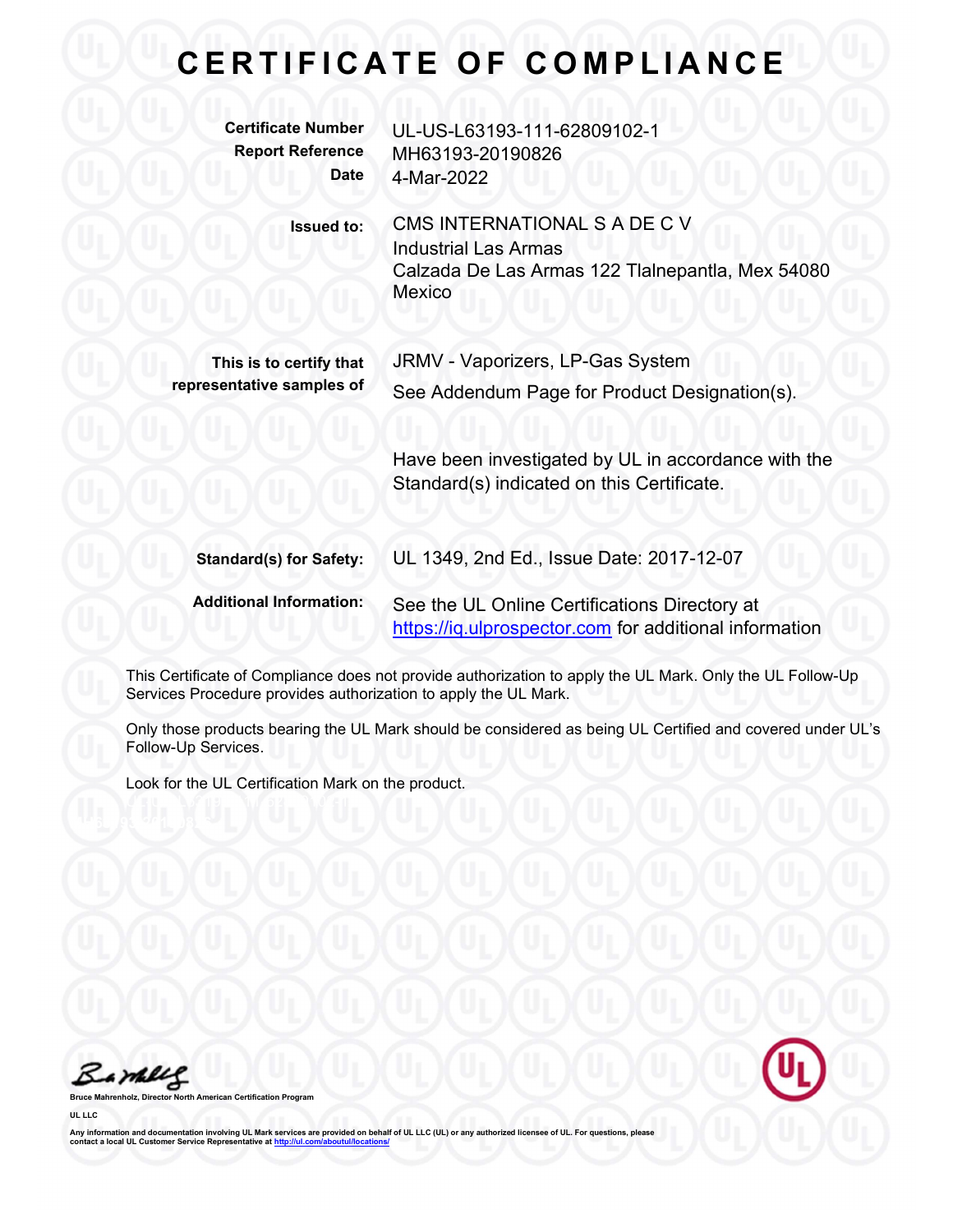Certificate Number UL-US-L63193-111-62809102-1 Report Reference MH63193-20190826 Date 4-Mar-2022

This is to certify that representative samples of the product as specified on this certificate were tested according to the current UL requirements

| Model         | <b>Category Description</b> |
|---------------|-----------------------------|
| 50 WG         | Direct fired                |
| 80 WG, 120 WG | Direct fired                |

Barkey

Bruce Mahrenholz, Director North American Certification Program

UL LLC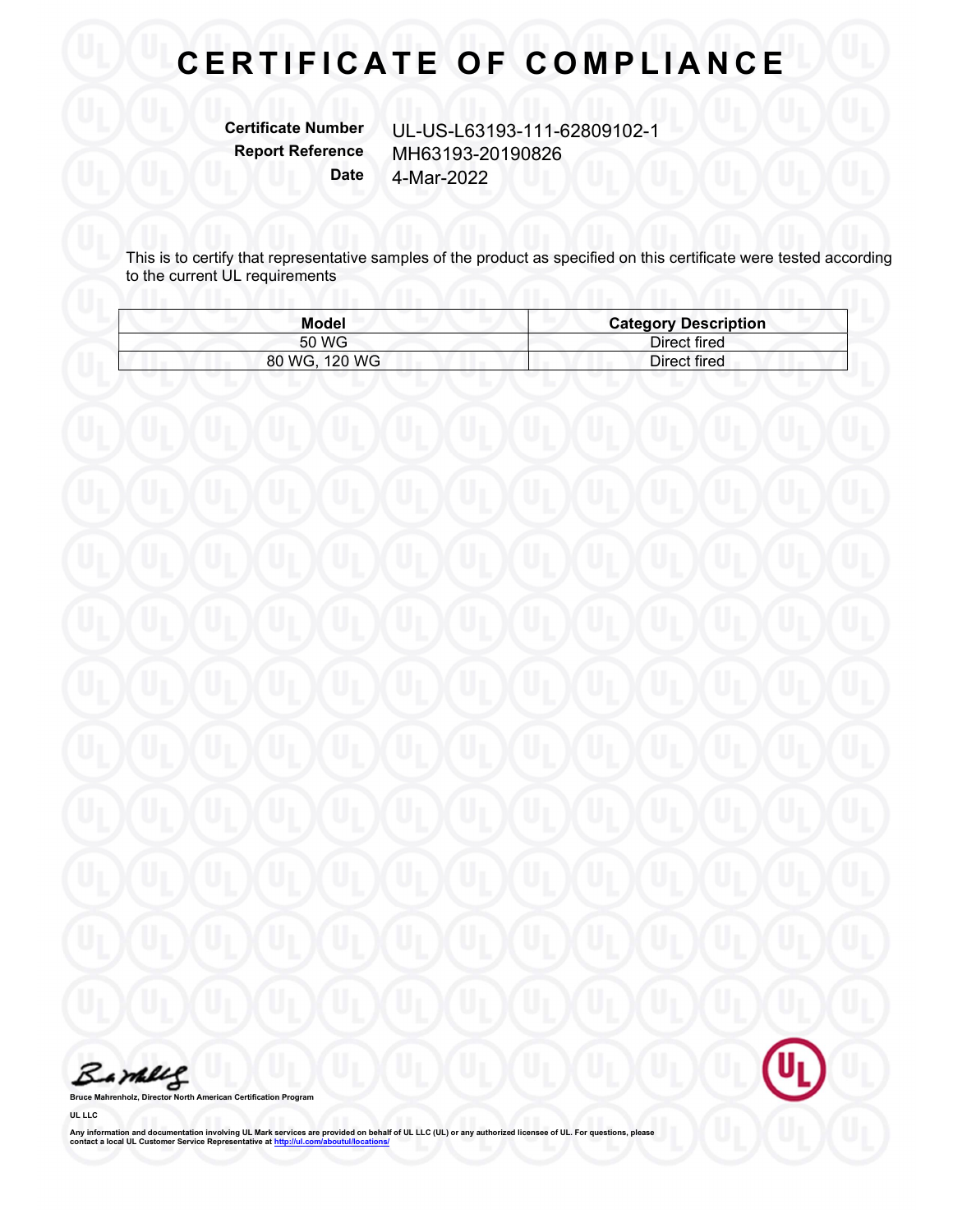| <b>Certificate Number</b><br><b>Report Reference</b><br><b>Date</b> | UL-CA-L63193-211-62809102-1<br>MH63193-20190826<br>4-Mar-2022                                                             |
|---------------------------------------------------------------------|---------------------------------------------------------------------------------------------------------------------------|
| <b>Issued to:</b>                                                   | CMS INTERNATIONAL S A DE C V<br><b>Industrial Las Armas</b><br>Calzada De Las Armas 122 Tlalnepantla, Mex 54080<br>Mexico |
| This is to certify that<br>representative samples of                | JRMV7 - Vaporizers, LP-Gas System Certified for Canada<br>See Addendum Page for Product Designation(s).                   |
|                                                                     | Have been investigated by UL in accordance with the<br>Standard(s) indicated on this Certificate.                         |
| <b>Standard(s) for Safety:</b>                                      | ULC/ORD C1349, 1st Ed., Issue Date: 2013-02-01                                                                            |
| <b>Additional Information:</b>                                      | See the UL Online Certifications Directory at<br>https://iq.ulprospector.com for additional information                   |

This Certificate of Compliance does not provide authorization to apply the UL Mark. Only the UL Follow-Up Services Procedure provides authorization to apply the UL Mark.

Only those products bearing the UL Mark should be considered as being UL Certified and covered under UL's Follow-Up Services.

Look for the UL Certification Mark on the product.

Barbles

**Broard** 

UL LLC